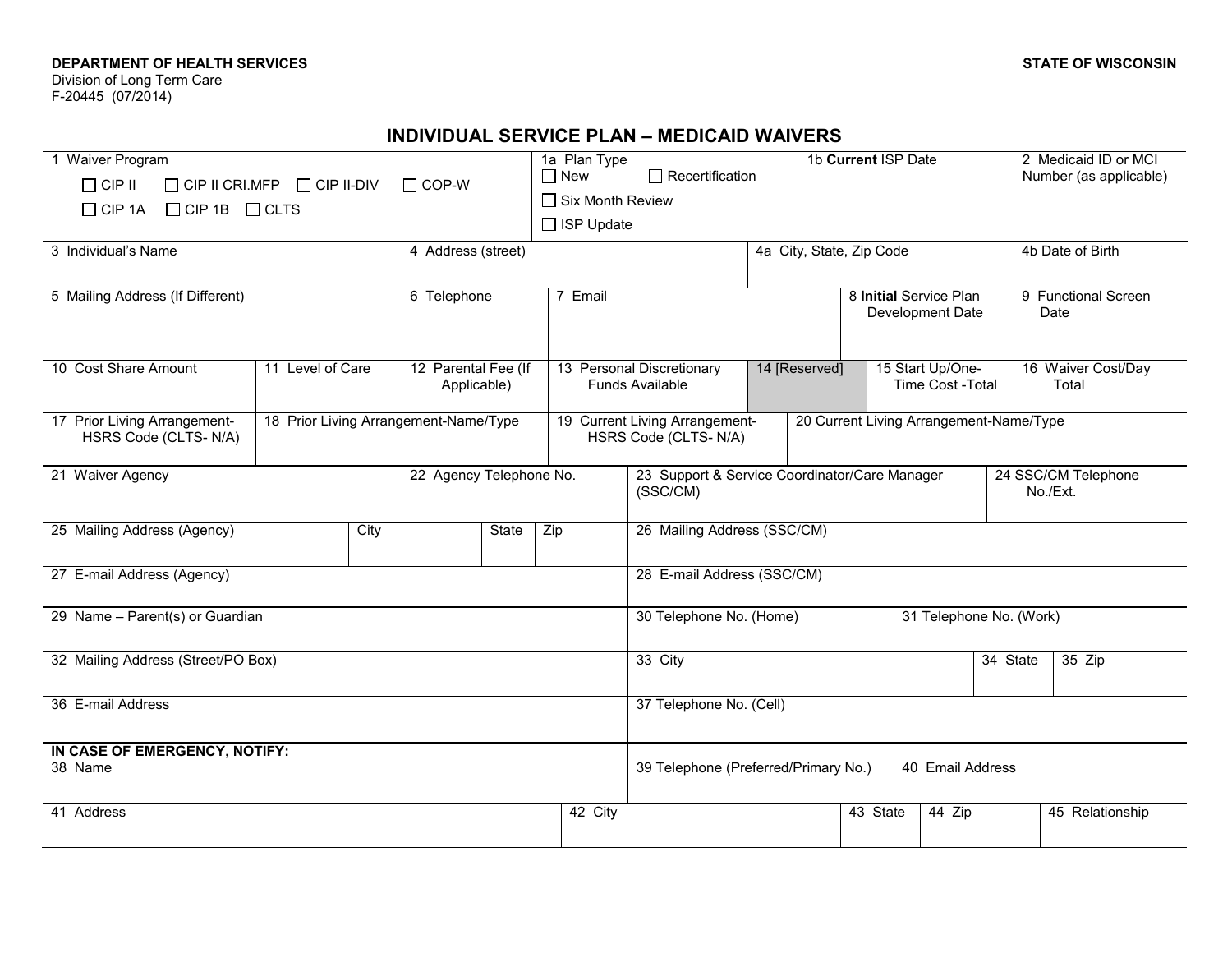## F-20445 Page 2

| 62<br>Service<br>Code # | 63<br>Service<br>Name | 64<br>Outcome No.<br>(F-20445A #5) | 65<br>Service Provider Name Address and<br>Telephone No.<br>(Email, cell phone no., if known) | 65a<br>Start Date | 65b<br>End Date | 66<br>Unit Cost (\$/hr;<br>day) | 67<br>Authorized Units of<br>Service and Frequency<br>(#/day or week or month) | 68<br>Daily Cost (total<br>yearly ÷ 365 days) | 69<br>Funding<br>Source |
|-------------------------|-----------------------|------------------------------------|-----------------------------------------------------------------------------------------------|-------------------|-----------------|---------------------------------|--------------------------------------------------------------------------------|-----------------------------------------------|-------------------------|
|                         |                       |                                    |                                                                                               |                   |                 |                                 |                                                                                |                                               |                         |
|                         |                       |                                    |                                                                                               |                   |                 |                                 |                                                                                |                                               |                         |
|                         |                       |                                    |                                                                                               |                   |                 |                                 |                                                                                |                                               |                         |
|                         |                       |                                    |                                                                                               |                   |                 |                                 |                                                                                |                                               |                         |
|                         |                       |                                    |                                                                                               |                   |                 |                                 |                                                                                |                                               |                         |
|                         |                       |                                    |                                                                                               |                   |                 |                                 |                                                                                |                                               |                         |
|                         |                       |                                    |                                                                                               |                   |                 |                                 |                                                                                |                                               |                         |
|                         |                       |                                    |                                                                                               |                   |                 |                                 |                                                                                |                                               |                         |
|                         |                       |                                    |                                                                                               |                   |                 |                                 |                                                                                |                                               |                         |
|                         |                       |                                    |                                                                                               |                   |                 |                                 |                                                                                |                                               |                         |
|                         |                       |                                    |                                                                                               |                   |                 |                                 |                                                                                |                                               |                         |
|                         |                       |                                    |                                                                                               |                   |                 |                                 |                                                                                |                                               |                         |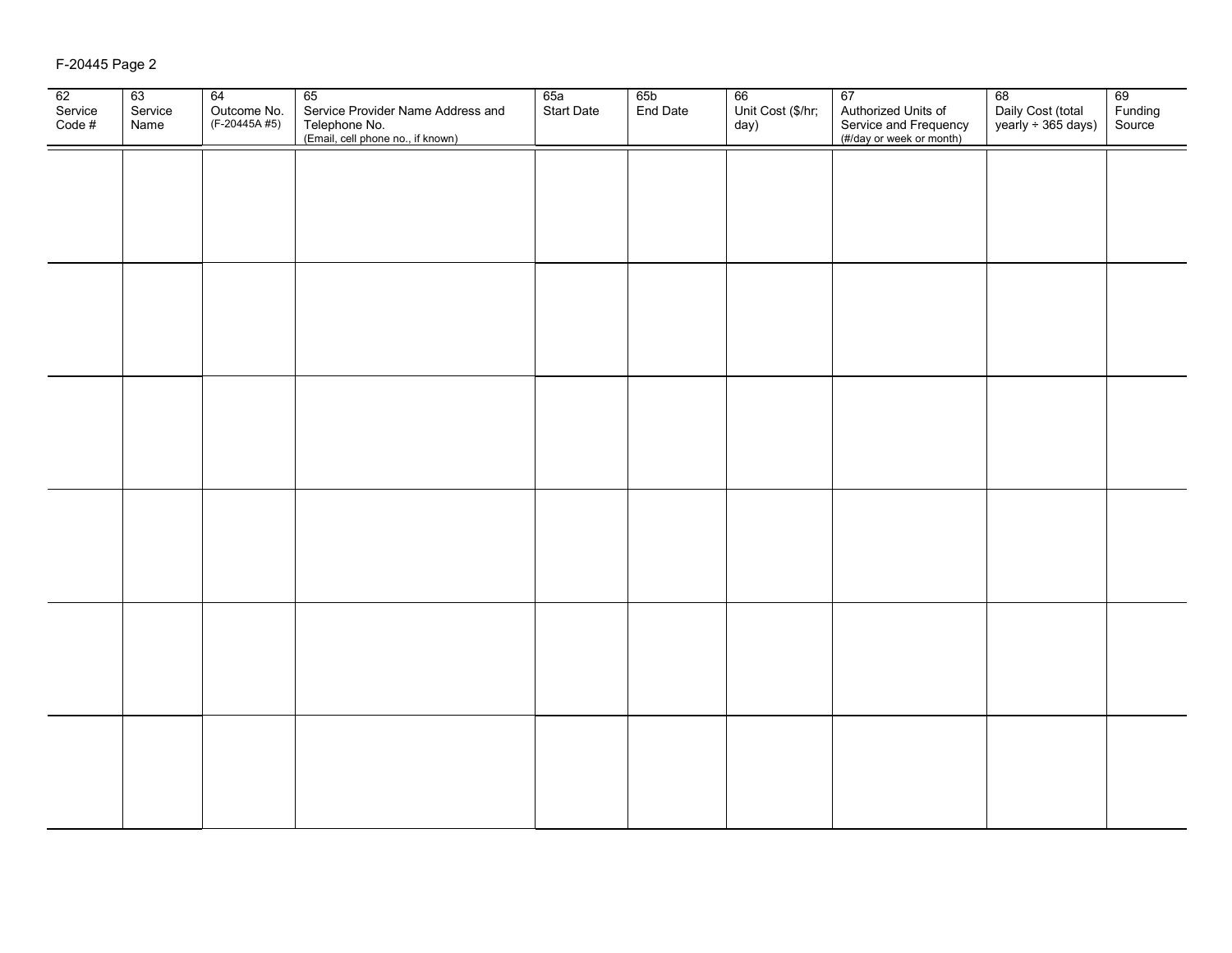### **70 PARTICIPANT INFORMED – R IGHTS AND CHOICE (Review REQUIRED at initial plan development and recertification.)**

I have been informed that I have a **RIGHT TO CHOOSE** between a nursing home or ICF-IDD and community services through a Medicaid Home and Community Based Service Program.

I have been informed of my **CHOICES** in the waiver programs, including my right to **CHOOSE the TYPE OF SERVICES** I receive under my service plan.

 $\Box$  I understand that I have CHOICES in the waiver programs, including my right to CHOOSE from available, qualified providers that will provide the services outlined in my plan.

I have been informed verbally and in writing of my rights and responsibilities in the Medicaid Waiver Programs and I understand these rights and responsibilities.

- I have been informed verbally and in writing of my **RIGHT TO REQUEST A HEARING** should I disagree with decisions made about my **ELIGIBILITY** to participate in the HCBS program.
- I have been informed verbally and in writing of my **RIGHT TO REQUEST A HEARING** should I disagree with decisions made that would **DENY**, **REDUCE OR TERMINATE** the services I receive.

By **my signature** below I indicate I have chosen to accept community services through a Medicaid Home and Community Waiver Program.

#### **71 UPDATE/REVIEW VERIIFICATION - APPLIES TO PLAN REVIEW OR ISP UPDATE ONLY**

 $\Box$  The SIX MONTH ISP Review was completed with the participant/guardian on the date below and there are no changes to the ISP at this time.

 $\Box$  The SIX MONTH ISP Review was completed with the participant/guardian on the date below and agreed upon changes to the ISP are included herein.

The ISP was UPDATED on the date below to reflect changes (additions, increases or reductions) to planned services or providers or to units/frequency of service.

#### **SIGNATURES: ISP Signature Requirements apply at the time of plan development, review and recertification.**

| <b>SIGNATURE</b> - Participant                               | Date Signed | <b>SIGNATURE –</b> Support and Service Coordinator/Care Manager | Date Signed |
|--------------------------------------------------------------|-------------|-----------------------------------------------------------------|-------------|
| <b>SIGNATURE</b> – Guardian/Authorized Representative/Parent | Date Signed | <b>SIGNATURE - Guardian/Authorized Representative/Parent</b>    | Date Signed |
| <b>SIGNATURE</b> - Witness                                   | Date Signed | <b>SIGNATURE – Witness</b>                                      | Date Signed |

**DISTRIBUTION:** Original – DHS; Copy - County Care Manager/Support and Service Coordinator; Copy – Individual; Copy - Authorized Representative